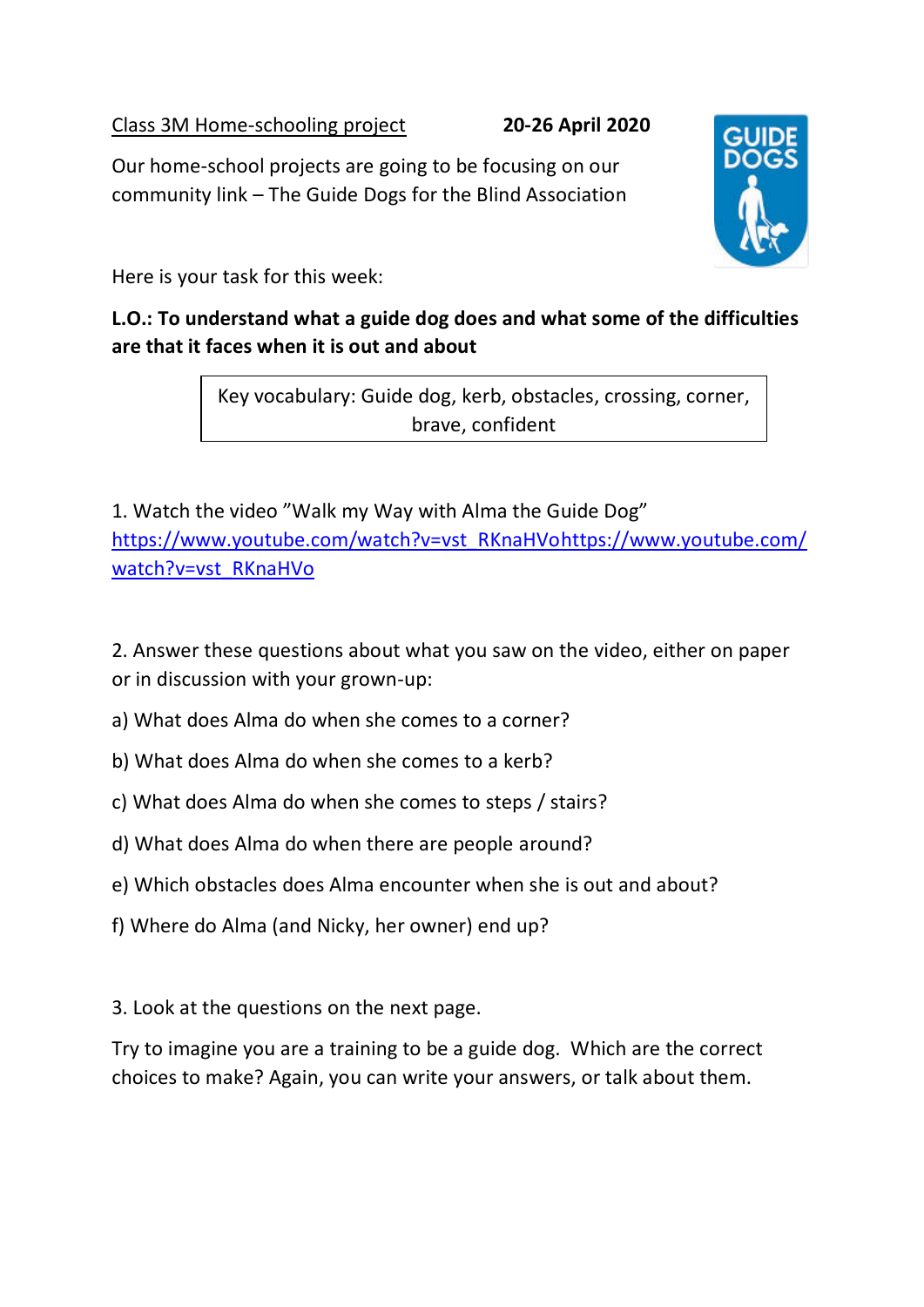# Answer the following questions about guide dogs What does a guide dog do?

Pick the correct answer to see if you know what it takes to be a guide dog.

# You have just approached a zebra crossing. What do you do?

- A. Sniff the post.
- B. Stop at the crossing kerb and wait to be instructed to cross.

## You have come to a corner, what do you do?

- A. Stop and wait for your owner to decide which direction to go.
- B. Follow the pavement around the corner.

### You are going for a walk with your owner. Which of these statements is correct?

- A. Walk in a straight line in front of your owner in the centre of the pavement.
- B. Walk in a straight line at the heel of your owner to the left of the pavement.

### You are on a walk and a wheelie bin is in the middle of the path. What do you do?

- A. Turn around and go back.
- B. Stop and then quide your owner around the bin.

## You are walking next to a busy road and a lorry drives past really close. Do you...

- A. Hide under the nearest bush
- B. Be brave and continue



#### Now, here are your two main tasks for this week:

 $1.$ Make a model or draw a plan of a street or journey. It can be somewhere that you know or a fictional place. Think about all the places that there might be, the obstacles to include, all the things that might be of interest to a dog. If you are stuck, have a look at this map for ideas.

Decide on the route that you would like to go on your map, and where your start and finish places are. You can add direction vocabulary if you wish.